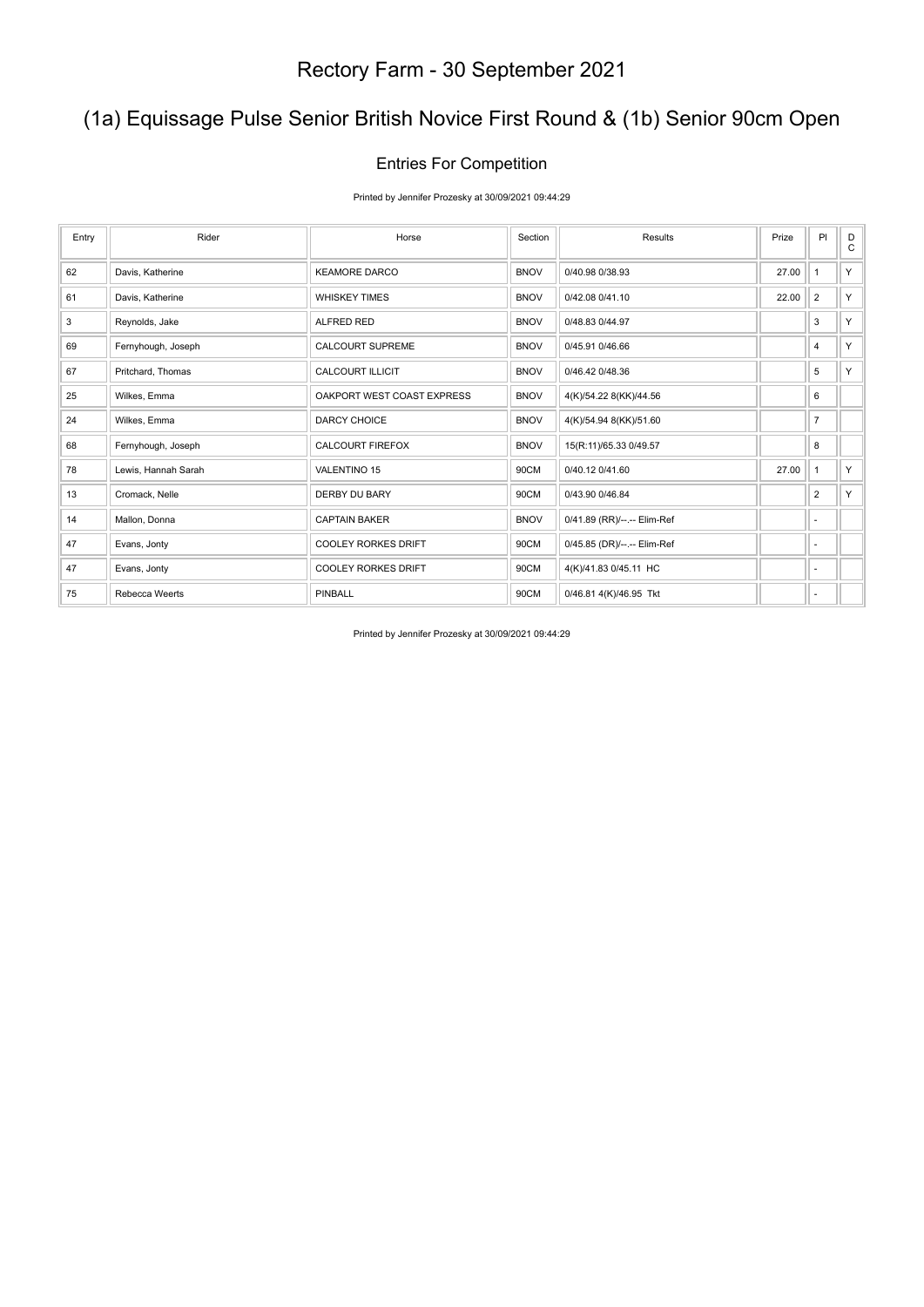## (2a) Nupafeed Supplements Senior Discovery - First Round & (2b) Senior 1.00m Open

#### Entries For Competition

Printed by Jennifer Prozesky at 30/09/2021 11:13:42

| Entry          | Rider                    | Horse                       | Section | Results                     | Prize | PI                       | D<br>$\mathtt{C}$ |
|----------------|--------------------------|-----------------------------|---------|-----------------------------|-------|--------------------------|-------------------|
| 46             | Hunter, Stephanie Jane   | LILLIPUT BOOGIMAN           | D       | 0/43.86 0/34.41             | 32.00 | $\mathbf{1}$             | Υ                 |
| 65             | Birch, Samantha          | <b>MGH CAPA VILOU</b>       | D       | 0/47.89 0/36.21             | 25.00 | $\overline{2}$           | Υ                 |
| 3              | Reynolds, Jake           | ALFRED RED                  | D       | 0/49.33 0/38.56             | 22.00 | 3                        | Υ                 |
| 45             | Hunter, Stephanie Jane   | MY GREY GOOSE               | D       | 0/45.97 0/38.74             | 20.00 | 4                        | Υ                 |
| 82             | Chirnside, Ellie Bliss   | RENKUM LORD BALOU           | D       | 0/42.05 0/38.92             | 20.00 | $\sqrt{5}$               | Υ                 |
| 406            | Jewitt, Jenna            | <b>GRANGE RED SPARROW</b>   | D       | 0/42.79 0/41.19             |       | 6                        | Υ                 |
| 88             | Steven, Lorna            | AMAR DE LÉAU                | D       | 0/44.79 0/42.95             |       | $\overline{\mathcal{I}}$ | Υ                 |
| $\mathbf{1}$   | Vere Nicoll, Annabel     | PAMPLONA DE MUZE            | D       | 0/43.26 0/44.25             |       | 8                        | Υ                 |
| 13             | Cromack, Nelle           | <b>DERBY DU BARY</b>        | D       | 0/43.71 0/45.52             |       | 9                        | Υ                 |
| 70             | Fernyhough, Joseph       | CALCOURT CLEAR GOLD         | D       | 0/46.00 0/46.95             |       | 10                       | Υ                 |
| 21             | Stronge, Poppy           | LE GOUVERNEUR               | D       | 0/50.78 0/52.91             |       | 11                       | Υ                 |
| 79             | Jocelyn, Emma            | <b>GREANNANSTOWN ATOMIC</b> | D       | 0/43.43 4(K)/40.67          |       | 12                       |                   |
| 11             | Pope, Lucy               | MOUSE ON A MISSION          | D       | 4(K)/42.98 0/42.41          |       | 13                       |                   |
| 83             | Haskell, Bruce           | SHANNONDALE ZELDA           | D       | 0/44.00 4(K)/43.87          |       | 14                       |                   |
| 41             | Marins, Rafael           | NPS INTO THE BLUE           | D       | 0/44.23 4(K)/46.34          |       | 15                       |                   |
| $\overline{2}$ | Shearring, Sharon        | <b>KING HARIBO</b>          | D       | 4(K)/47.16 0/49.34          |       | 16                       |                   |
| 68             | Fernyhough, Joseph       | CALCOURT FIREFOX            | D       | 4(K)/46.32 4(K)/48.31       |       | 17                       |                   |
| 43             | Stronge, Poppy           | P.S UNREAL                  | D       | 8(KK)/52.18 1(1)/54.06      |       | 18                       |                   |
| 14             | Mallon, Donna            | <b>CAPTAIN BAKER</b>        | D       | 8(KK)/44.15 4(K)/44.87      |       | 19                       |                   |
| 24             | Wilkes, Emma             | DARCY CHOICE                | D       | 0/51.26 34(KRK:22)/75.80    |       | 20                       |                   |
| 78             | Lewis, Hannah Sarah      | VALENTINO 15                | 1.00M   | 0/43.41 0/35.15             | 32.00 | $\mathbf{1}$             | Υ                 |
| 29             | Jones, Claire            | PERCY POTTER                | 1.00M   | 0/46.30 0/37.01             | 25.00 | $\overline{2}$           | Υ                 |
| 62             | Davis, Katherine         | <b>KEAMORE DARCO</b>        | D       | (KT)/--.-- Ret.             |       | ÷,                       |                   |
| $\mathbf{1}$   | Vere Nicoll, Annabel     | PAMPLONA DE MUZE            | D       | 0/42.76 0/45.97 HC          |       | ä,                       |                   |
| 47             | Evans, Jonty             | <b>COOLEY RORKES DRIFT</b>  | 1.00M   | 4(D)/51.44 0/41.51 HC       |       | L                        |                   |
| 59             | Laura Simpson            | <b>EASY IV</b>              | 1.00M   | 0/46.70 4(K)/49.02 Tkt      |       | ä,                       |                   |
| 58             | <b>Valentine Tourres</b> | <b>BEAR</b>                 | 1.00M   | (RC)/--.-- Elim-Ref Tkt     |       | ÷,                       |                   |
| 60             | Cameron, Ellen           | <b>BB TYSON</b>             | 1.00M   | 4(K)/50.78 0/52.05 Tkt      |       | ÷.                       |                   |
| 95             | <b>Chloe Chessell</b>    | KILNAMONA LAUGHING          | 1.00M   | 2(2)/56.01 0/49.87 Tkt      |       |                          |                   |
| 58             | Valentine Tourres        | <b>BEAR</b>                 | 1.00M   | 0/46.65 29(RK:21)/74.68 Tkt |       | ä,                       |                   |

Printed by Jennifer Prozesky at 30/09/2021 11:13:42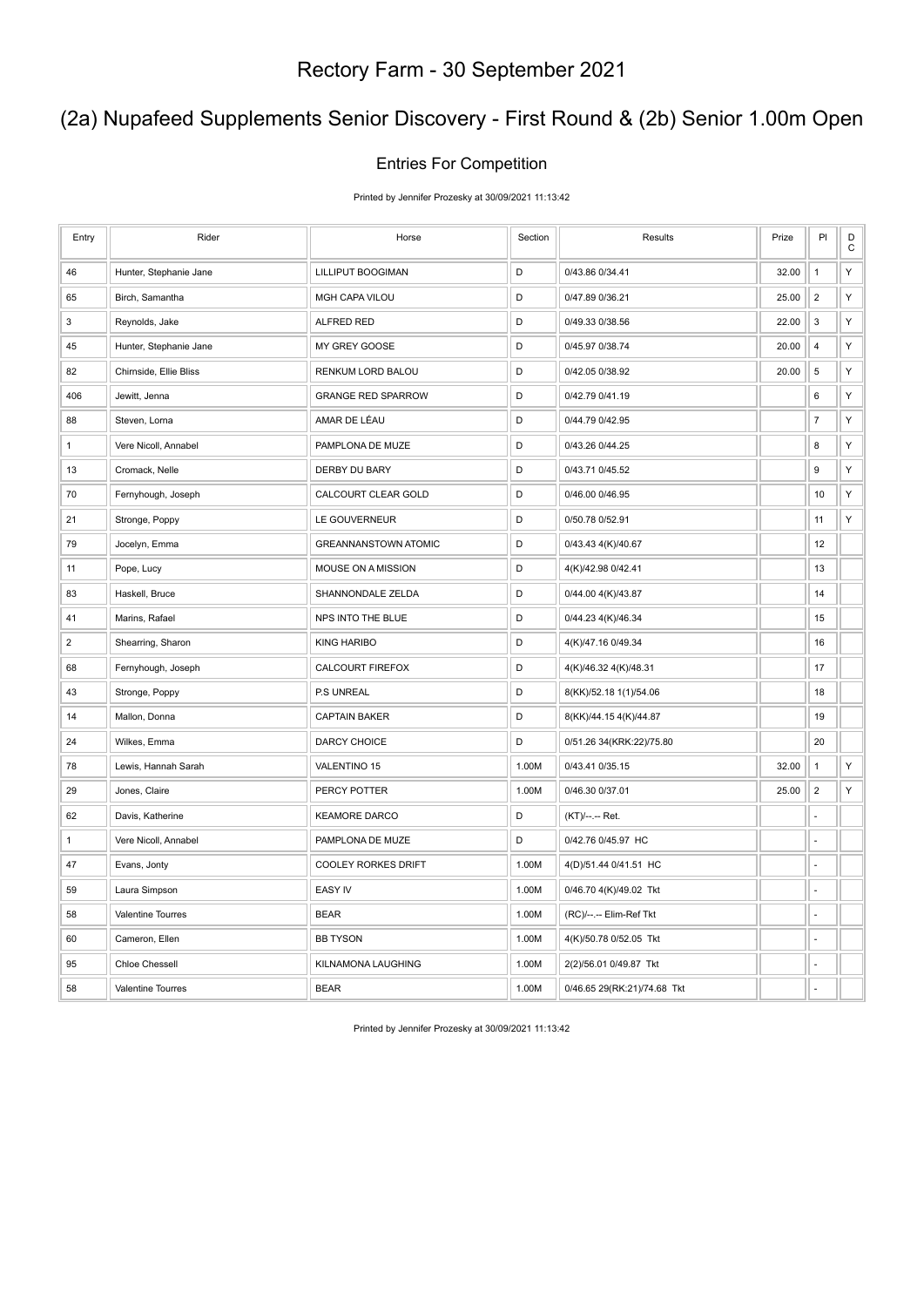# 3 Senior 1.05m Open

#### Entries For Competition

Printed by Jennifer Prozesky at 30/09/2021 12:25:59

| Entry | Rider                  | Horse                       | <b>Results</b>                 | Prize | P                        | $_{\rm C}^{\rm D}$ |
|-------|------------------------|-----------------------------|--------------------------------|-------|--------------------------|--------------------|
| 35    | Stancombe, Jack        | <b>HALLO HARLEQUIN</b>      | 0/46.68 0/32.86                | 32.00 | $\overline{1}$           | Y.                 |
| 65    | Birch, Samantha        | MGH CAPA VILOU              | 0/49.69 0/34.30                | 25.00 | $\overline{2}$           | Y.                 |
| 44    | West, Dulcie           | <b>YOL YMMIL</b>            | 0/53.43 0/35.98                | 22.00 | $\mathsf 3$              | Y.                 |
| 11    | Pope, Lucy             | MOUSE ON A MISSION          | 0/45.44 0/36.14                | 20.00 | $\overline{4}$           | Y.                 |
| 79    | Jocelyn, Emma          | <b>GREANNANSTOWN ATOMIC</b> | 0/46.37 0/38.89                | 20.00 | 5                        | Y.                 |
| 37    | Jeeves, Jonnie         | <b>COURAGE OF REHYS</b>     | 0/50.71 0/38.90                |       | 6                        | Y.                 |
| 38    | Wilson, Diane          | QUESTIONTIME                | 0/52.39 0/40.24                |       | $\overline{7}$           | Y.                 |
| 43    | Stronge, Poppy         | P.S UNREAL                  | 0/53.53 0/41.78                |       | 8                        | Y.                 |
| 406   | Jewitt, Jenna          | <b>GRANGE RED SPARROW</b>   | 0/47.21 0/41.91                |       | 9                        | Y.                 |
| 39    | Wilson, Diane          | <b>TWINNING HILL</b>        | 0/51.81 0/42.14                |       | 10                       | Y                  |
| 49    | Mcewen, Tom            | <b>MONBEG EQUITY</b>        | 0/54.89 0/44.01                |       | 11                       | Y                  |
| 10    | Parker, Hayley         | <b>TORNADO Z</b>            | 0/48.58 4(K)/40.29             |       | 12                       |                    |
| 29    | Jones, Claire          | PERCY POTTER                | 0/52.00 4(D)/43.47             |       | 13                       |                    |
| 83    | Haskell, Bruce         | SHANNONDALE ZELDA           | 0/48.59 8(KK)/39.86            |       | 14                       |                    |
| 17    | Broadhead, Tessa Janet | <b>BALLINAGORE FLASH</b>    | (RR)/--.-- Elim-Ref            |       | ٠                        |                    |
| 44    | West, Dulcie           | <b>YOL YMMIL</b>            |                                |       | $\overline{\phantom{a}}$ |                    |
| 17    | Broadhead, Tessa Janet | <b>BALLINAGORE FLASH</b>    | (RR)/--.-- Elim-Ref HC         |       | ÷,                       |                    |
| 99    | Bradstock, Alfie       | <b>PRINCE</b>               | 0/49.68 4(K)/42.35 Tkt         |       | ÷.                       |                    |
| 60    | Cameron, Ellen         | <b>BB TYSON</b>             | 0/53.21 0/43.11 Tkt            |       | ÷,                       |                    |
| 95    | <b>Chloe Chessell</b>  | KILNAMONA LAUGHING          | 28(RK:20)/76.19 5(5)/53.62 Tkt |       | $\overline{\phantom{a}}$ |                    |
| 98    | Teresa Stokar          | <b>DONNA LEON</b>           | 0/55.37 9(K:5)/53.01 Tkt       |       | $\sim$                   |                    |
| 98a   | Bradstock, Alfie       | <b>DONNA LEON</b>           | 4(K)/54.48 0/48.15 Tkt         |       |                          |                    |

Printed by Jennifer Prozesky at 30/09/2021 12:25:59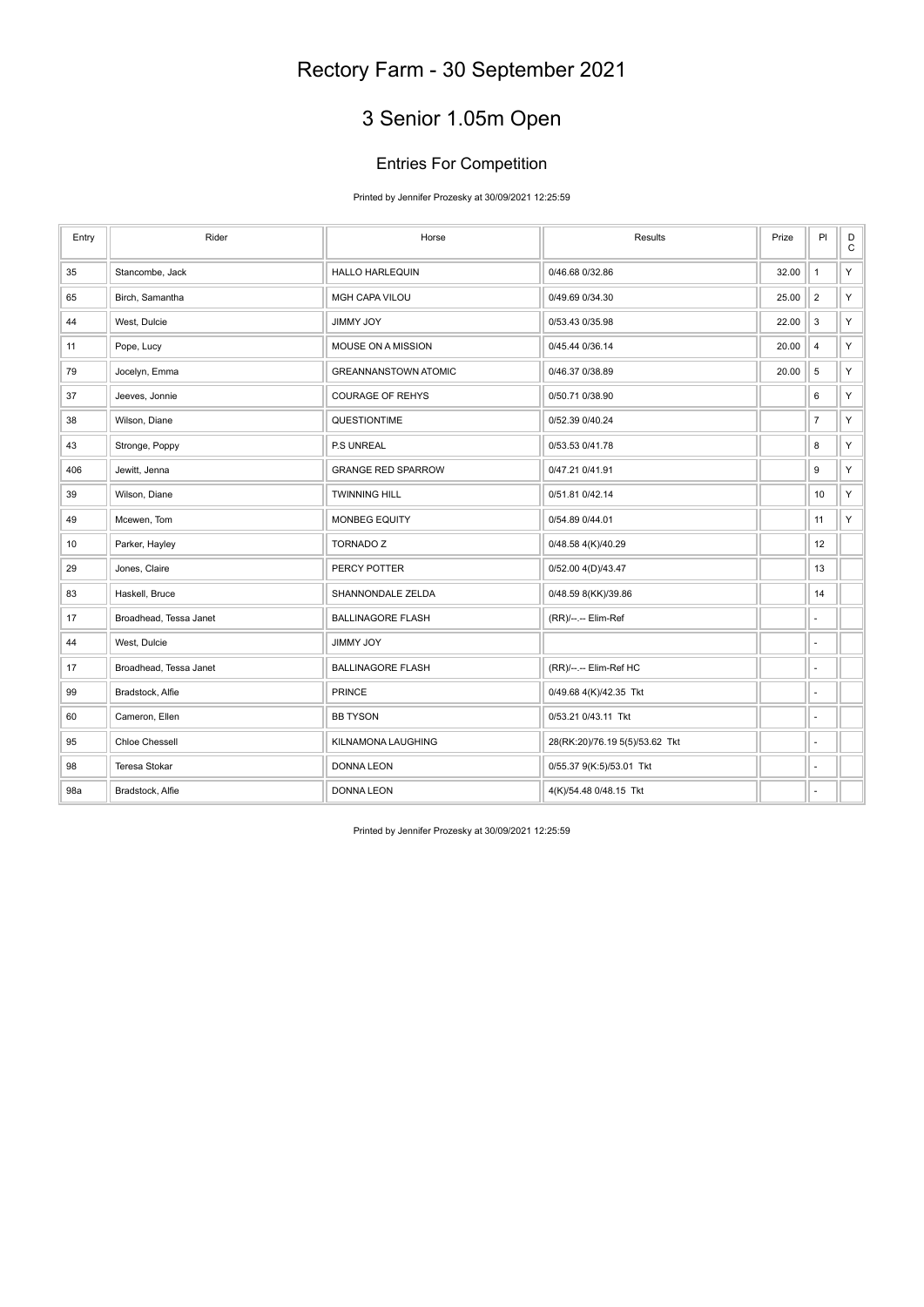## (4a) Senior Newcomers - First Round & (4b) Senior 1.10m Open

#### Entries For Competition

Printed by Jennifer Prozesky at 30/09/2021 13:43:15

| Entry      | Rider              | Horse                       | Section      | Results                | Prize | PI               | D<br>$\mathsf C$ |
|------------|--------------------|-----------------------------|--------------|------------------------|-------|------------------|------------------|
| 201        | Halim, Jay         | MR QT                       | N            | 0/47.63 0/31.15        | 42.00 | $\mathbf{1}$     | Y                |
| 54         | Lee, Lucie         | PAULINE VAN DE CRUYENVELDEN | N            | 0/47.56 0/31.74        | 32.00 | $\sqrt{2}$       | Y                |
| $\sqrt{4}$ | Tillson, Rosemary  | MBF GUY                     | 1.10M        | 0/48.02 0/33.34        | 22.00 | $\sqrt{3}$       | Y                |
| 63         | George, Leonne     | <b>QUARTZ III</b>           | $\mathsf{N}$ | 0/48.16 0/33.84        | 22.00 | $\overline{4}$   | Y                |
| 84         | Haskell, Bruce     | <b>BILLY DE PREZ</b>        | $\mathsf{N}$ | 0/45.39 0/34.09        | 22.00 | $\,$ 5 $\,$      | Y                |
| 92         | Halim, Jay         | GHOST BUSTER FORTUNA HH     | N            | 0/50.25 0/34.39        | 22.00 | 6                | Y                |
| 32         | Poole, Katy Ann    | <b>LADY GAGA III</b>        | ${\sf N}$    | 0/47.53 0/34.84        |       | $\boldsymbol{7}$ | Y                |
| 53         | Lee, Lucie         | CHATEAU DE FLEURIE          | 1.10M        | 0/47.79 0/36.67        |       | 8                | Y                |
| 71         | Fernyhough, Joseph | STAND BACK KANNAN           | ${\sf N}$    | 0/48.88 0/38.51        |       | $\boldsymbol{9}$ | Y                |
| 40         | Wilson, Diane      | <b>BRUCE ALMIGHTY VI</b>    | 1.10M        | 0/52.08 0/39.24        |       | 10               | Y                |
| 87         | Hughes, Jemima     | <b>KILMANAC LARRY</b>       | ${\sf N}$    | 0/49.25 0/39.29        |       | 11               | Y                |
| 23         | Tragett, Elaine    | <b>DRUMIN MILLER</b>        | ${\sf N}$    | 0/48.68 0/39.72        |       | 12               | Y                |
| 10         | Parker, Hayley     | <b>TORNADO Z</b>            | ${\sf N}$    | 0/48.01 0/40.61        |       | 13               | Y                |
| 94         | Westmore, John     | OUGHTERARD QUALITY          | ${\sf N}$    | 0/52.71 0/43.34        |       | 14               | Υ                |
| 21         | Stronge, Poppy     | LE GOUVERNEUR               | ${\sf N}$    | 0/54.53 0/45.92        |       | 15               | Y                |
| 44         | West, Dulcie       | <b>JIMMY JOY</b>            | 1.10M        | 4(K)/48.97 0/38.15     |       | 16               |                  |
| 35         | Stancombe, Jack    | <b>HALLO HARLEQUIN</b>      | ${\sf N}$    | 0/47.69 4(K)/38.27     |       | 17               |                  |
| 79         | Jocelyn, Emma      | <b>GREANNANSTOWN ATOMIC</b> | $\mathsf{N}$ | 4(K)/48.66 0/38.80     |       | 18               |                  |
| 101        | Fry, Oliver        | <b>VIVIEN C</b>             | ${\sf N}$    | 4(K)/50.86 0/40.04     |       | 19               |                  |
| 55         | Hopkins, Daniella  | <b>F SOLANGE</b>            | 1.10M        | 0/47.55 4(K)/40.40     |       | 20               |                  |
| 90         | Halim, Jay         | <b>FIGARO MF</b>            | N            | 4(K)/51.80 0/41.46     |       | 21               |                  |
| 37         | Jeeves, Jonnie     | <b>COURAGE OF REHYS</b>     | N            | 4(K)/50.11 0/41.99     |       | 22               |                  |
| 22         | Stronge, Poppy     | P.S TOMMY                   | ${\sf N}$    | 4(K)/55.76 0/48.74     |       | 23               |                  |
| 49         | Mcewen, Tom        | <b>MONBEG EQUITY</b>        | $\mathsf{N}$ | 4(K)/52.37 4(K)/44.20  |       | 24               |                  |
| 89         | Halim, Jay         | JTH WONDER                  | ${\sf N}$    | 8(KK)/50.50 4(K)/46.52 |       | 25               |                  |
| 30         | Mason, Greta       | DAN                         | 1.10M        | 0/47.91 4(K)/39.20 Tkt |       |                  |                  |
| 102        | Teresa Stokar      | <b>UNION FORTUNAS</b>       | 1.10M        | 0/47.29 0/41.59 Tkt    |       |                  |                  |
| 66         | Birch, Samantha    | <b>LOLA</b>                 | 1.10M        | 0/51.46 0/43.39 Tkt    |       |                  |                  |

Printed by Jennifer Prozesky at 30/09/2021 13:43:15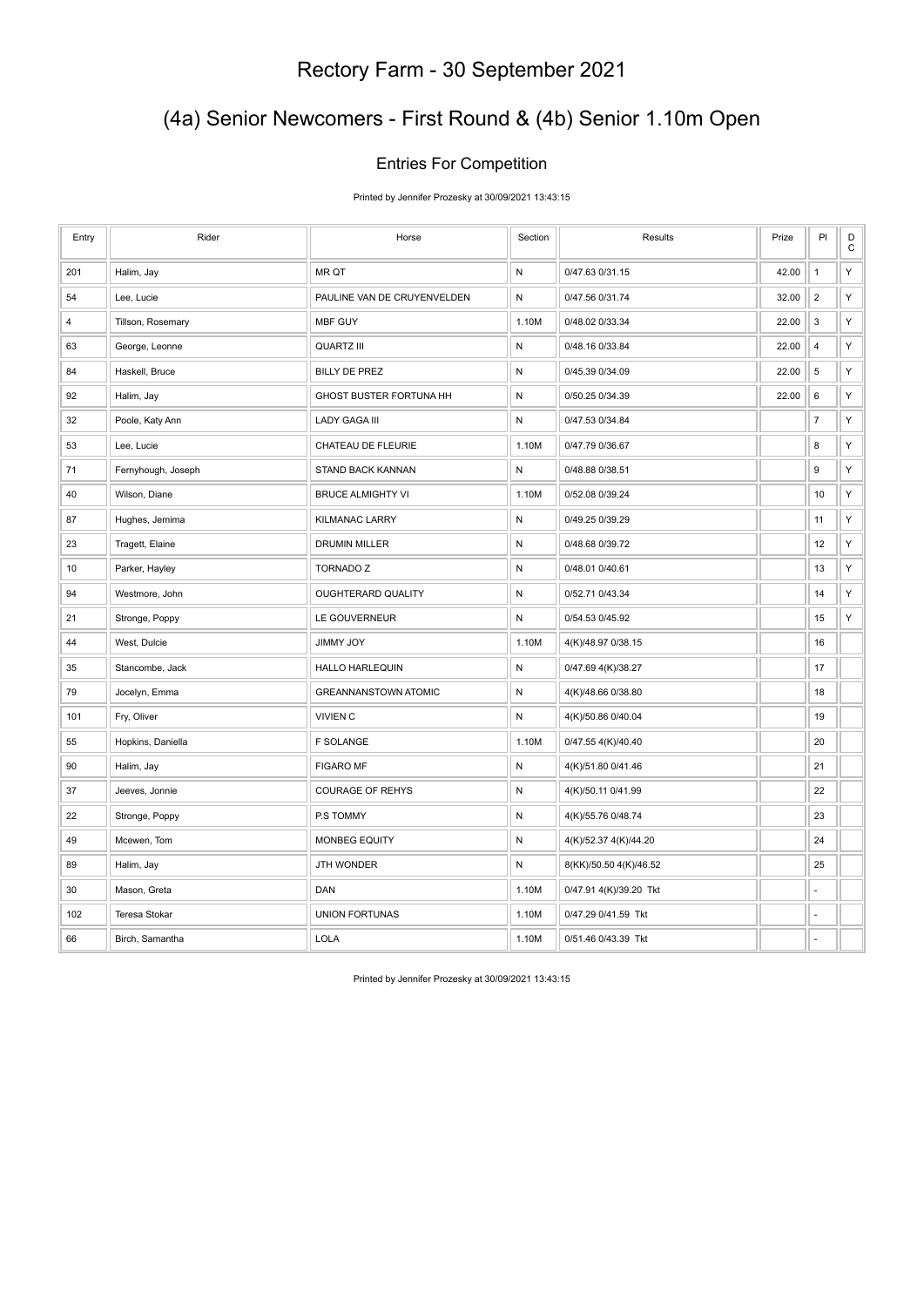## (5a) National 1.15m Members Cup Qualifier & (5b) Senior 1.15m Open

#### Entries For Competition

Printed by Jennifer Prozesky at 30/09/2021 14:36:38

| Entry | Rider               | Horse                            | Section | Results                  | Prize | PI                       | D<br>$\mathsf C$ |
|-------|---------------------|----------------------------------|---------|--------------------------|-------|--------------------------|------------------|
| 86    | Haskell, Bruce      | <b>AMIRO SKY</b>                 | BM1.15  | 0/46.19 0/31.70          | 52.00 | $\mathbf{1}$             | Y.               |
| 50    | Mcewen, Tom         | <b>BROOKFIELD BRAVEHEART</b>     | 1.15M   | 0/48.28 0/31.97          | 37.00 | $\overline{2}$           | Y.               |
| 40    | Wilson, Diane       | <b>BRUCE ALMIGHTY VI</b>         | BM1.15  | 0/49.60 0/37.60          | 27.00 | 3                        | Y.               |
| 15    | Amin, Daisy         | <b>JACKASS</b>                   | BM1.15  | 0/47.53 0/44.83          | 22.00 | 4                        | Y.               |
| 4     | Tillson, Rosemary   | MBF GUY                          | BM1.15  | 0/48.15 4(K)/32.49       |       | 5                        |                  |
| 76    | Whiteford, Jack     | <b>FLIEGERIN C</b>               | BM1.15  | 0/49.08 4(K)/37.20       |       | 6                        |                  |
| 74    | Stronge, Poppy      | <b>MERVS THANKS A MILLION II</b> | 1.15M   | 4(K)/49.68 0/37.95       |       | $\overline{7}$           |                  |
| 51    | Mcewen, Tom         | <b>BROOKFIELD CARNIVAN</b>       | 1.15M   | 0/48.95 4(K)/38.61       |       | 8                        |                  |
| 55    | Hopkins, Daniella   | <b>F SOLANGE</b>                 | BM1.15  | 4(K)/49.62 0/39.85       |       | 9                        |                  |
| 5     | Chamberlayne, Clare | <b>STAR LINER</b>                | BM1.15  | 0/47.79 4(K)/40.47       |       | 10                       |                  |
| 85    | Haskell, Bruce      | EX CAVALIERS LAW                 | BM1.15  | 4(K)/43.54 4(K)/32.93    |       | 11                       |                  |
| 53    | Lee, Lucie          | CHATEAU DE FLEURIE               | 1.15M   | 8(KK)/49.65 0/38.50      |       | 12                       |                  |
| 94    | Westmore, John      | <b>OUGHTERARD QUALITY</b>        | 1.15M   | 4(K)/51.84 4(K)/41.81    |       | 13                       |                  |
| 84    | Haskell, Bruce      | <b>BILLY DE PREZ</b>             | BM1.15  | 4(K)/46.17 6(C:2)/47.17  |       | 14                       |                  |
| 23    | Tragett, Elaine     | <b>DRUMIN MILLER</b>             | BM1.15  | 0/48.21 21(KRK:9)/54.57  |       | 15                       |                  |
| 66    | Birch, Samantha     | <b>LOLA</b>                      | 1.15M   | 0/52.12 0/44.81 Tkt      |       | ٠                        |                  |
| 31    | Rodney Powell       | <b>BEE</b>                       | BM1.15  | 6(K:2)/54.54 0/42.15 Tkt |       | $\overline{\phantom{a}}$ |                  |

Printed by Jennifer Prozesky at 30/09/2021 14:36:38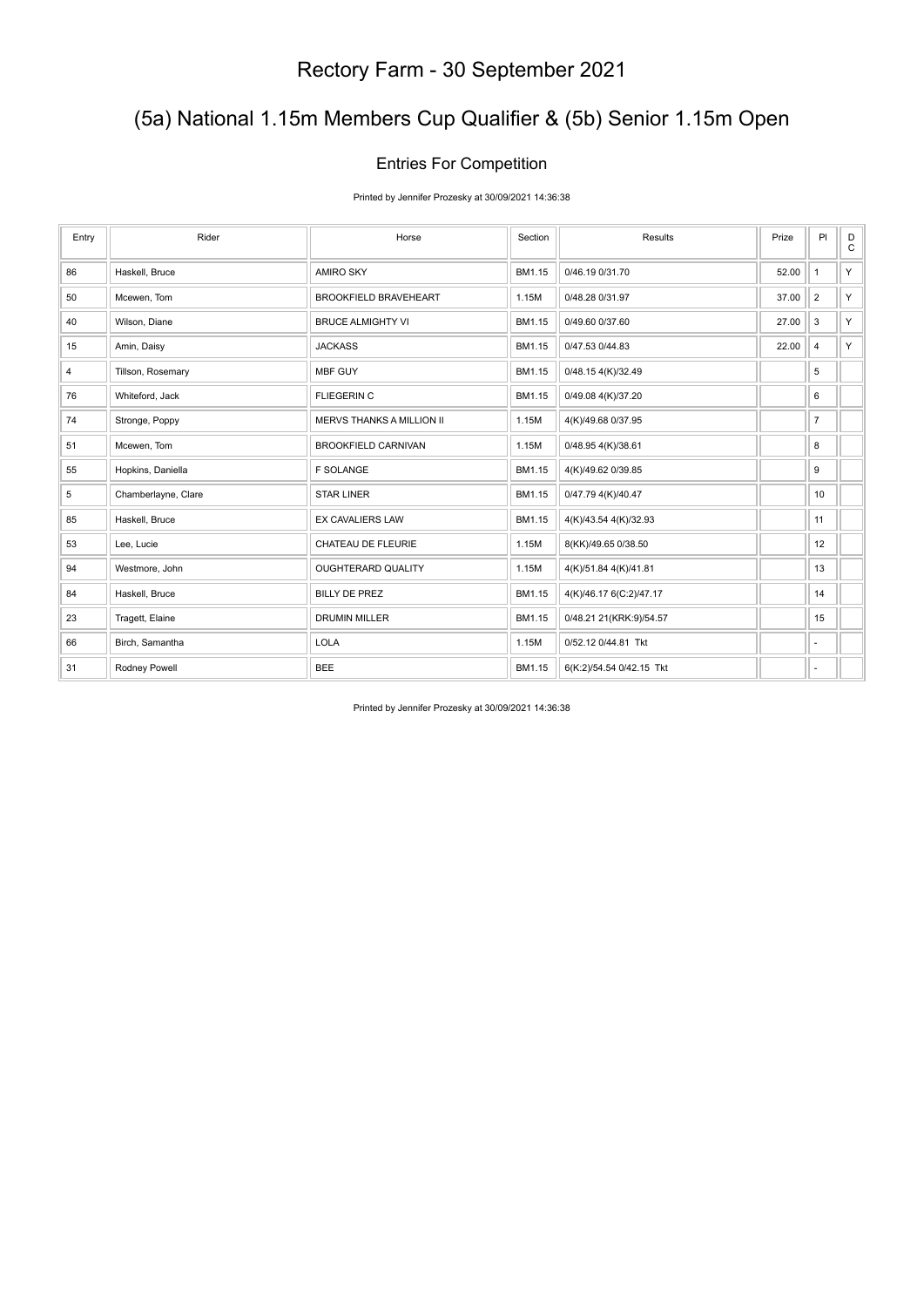## (6a) Equitop GLME Senior Foxhunter First Round & (6b) Senior 1.20m Open

#### Entries For Competition

Printed by Jennifer Prozesky at 30/09/2021 15:39:59

| Entry | Rider                 | Horse                        | Section | Results                 | Prize | PI             | D<br>$\mathsf{C}$ |
|-------|-----------------------|------------------------------|---------|-------------------------|-------|----------------|-------------------|
| 86    | Haskell, Bruce        | AMIRO SKY                    | F       | 0/42.76 0/36.43         | 52.00 | $\mathbf{1}$   | Y.                |
| 33    | Austin, Sophie Ellen  | <b>FICUS</b>                 | F       | 0/47.89 0/36.99         | 37.00 | $\overline{2}$ | Y.                |
| 72    | Fernyhough, Joseph    | <b>CALCOURT DENBIGH</b>      | F       | 0/45.26 0/37.80         | 27.00 | 3              | Y.                |
| 34    | Austin, Andy          | MARCO POLO Z                 | F       | 0/44.92 0/39.42         | 22.00 | 4              | Y.                |
| 12    | Campbell, Nicholas    | <b>DISCRETTE DE LAUME</b>    | F       | 0/48.85 0/39.45         |       | 5              | Y                 |
| 32    | Poole, Katy Ann       | <b>LADY GAGA III</b>         | F       | 0/43.84 0/41.07         |       | 6              | Y.                |
| 5     | Chamberlayne, Clare   | <b>STAR LINER</b>            | F       | 0/44.72 0/42.69         |       | $\overline{7}$ | Y.                |
| 26    | Heleno, Manuel        | <b>MISSISSIPPI X</b>         | F       | 0/46.41 0/44.79         |       | 8              | Y.                |
| 9     | Wherton, Edward James | PURE GOLD II                 | F       | 0/52.39 1(1)/48.56      |       | 9              |                   |
| 50    | Mcewen, Tom           | <b>BROOKFIELD BRAVEHEART</b> | F       | 0/46.87 4(K)/41.27      |       | 10             |                   |
| 52    | Mcewen, Tom           | <b>MHS BROWN JACK</b>        | F       | 0/50.97 4(K)/44.61      |       | 11             |                   |
| 85    | Haskell, Bruce        | <b>EX CAVALIERS LAW</b>      | F       | 0/44.68 8(KK)/39.26     |       | 12             |                   |
| 64    | George, Leonne        | CATHENA                      | 1.20M   | 4(K)/43.29 4(K)/40.19   |       | 13             |                   |
| 51    | Mcewen, Tom           | <b>BROOKFIELD CARNIVAN</b>   | F       | 0/52.43 8(KK)/46.55     |       | 14             |                   |
| 42    | Marins, Rafael        | <b>EDOBANTOS</b>             | F       | 4(K)/51.35 4(K)/47.14   |       | 15             |                   |
| 31    | Rodney Powell         | <b>BEE</b>                   | F       | 0/53.78 8(KK)/45.08 Tkt |       | ٠              |                   |

Printed by Jennifer Prozesky at 30/09/2021 15:39:59